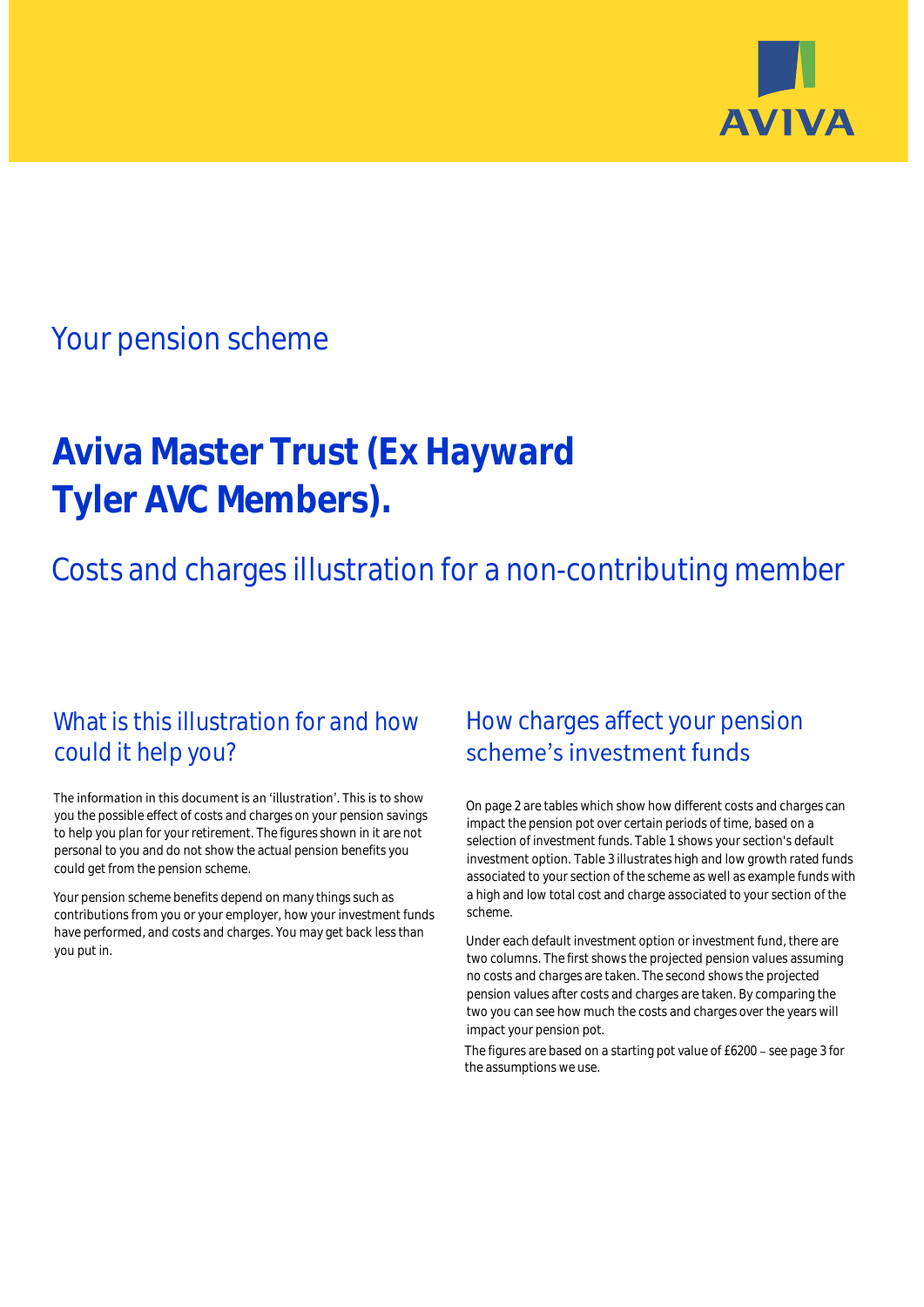| Illustration of effect of costs and charges on the Default Investment Option in |                                        |                                    |  |  |  |  |  |  |  |
|---------------------------------------------------------------------------------|----------------------------------------|------------------------------------|--|--|--|--|--|--|--|
| <b>Aviva Master Trust (Ex Hayward Tyler AVC Members).</b>                       |                                        |                                    |  |  |  |  |  |  |  |
|                                                                                 | <b>My Future</b>                       |                                    |  |  |  |  |  |  |  |
|                                                                                 | Assumed growth rate 3.3% (p.a.)        |                                    |  |  |  |  |  |  |  |
|                                                                                 | Assumed costs and charges 0.56% (p.a.) |                                    |  |  |  |  |  |  |  |
|                                                                                 | Projected value assuming no            | <b>Projected value after costs</b> |  |  |  |  |  |  |  |
| At end of year                                                                  | costs and charges are taken            | and charges are taken              |  |  |  |  |  |  |  |
| $\mathbf{1}$                                                                    | £6,270                                 | £6,230                             |  |  |  |  |  |  |  |
| $\overline{2}$                                                                  | £6,330                                 | £6,260                             |  |  |  |  |  |  |  |
| 3                                                                               | £6,400                                 | £6,290                             |  |  |  |  |  |  |  |
| 4                                                                               | £6,470                                 | £6,320                             |  |  |  |  |  |  |  |
| 5                                                                               | £6,540                                 | £6,350                             |  |  |  |  |  |  |  |
| 10                                                                              | £6,900                                 | £6,510                             |  |  |  |  |  |  |  |
| 15                                                                              | £7,280                                 | £6,670                             |  |  |  |  |  |  |  |
| 20                                                                              | £7,680                                 | £6,840                             |  |  |  |  |  |  |  |
| 25                                                                              | £8,100                                 | £7,010                             |  |  |  |  |  |  |  |
| 30                                                                              | £8,540                                 | £7,190                             |  |  |  |  |  |  |  |
| 35                                                                              | £9,010                                 | £7,360                             |  |  |  |  |  |  |  |
| 40                                                                              | £9,410                                 | £7,480                             |  |  |  |  |  |  |  |
| 45                                                                              | £9,640                                 | £7,450                             |  |  |  |  |  |  |  |
| 50                                                                              | £9,680                                 | £7,290                             |  |  |  |  |  |  |  |

#### **Table 2**

| List of Funds included in the Default Investment Option |                       |                    |  |  |  |  |  |  |
|---------------------------------------------------------|-----------------------|--------------------|--|--|--|--|--|--|
| <b>Fund name</b>                                        | <b>Total Cost and</b> | <b>Growth Rate</b> |  |  |  |  |  |  |
|                                                         | Charge (p.a.)         | (p.a.)             |  |  |  |  |  |  |
| Av MyM My Future Growth                                 | 0.58%                 | 3.60%              |  |  |  |  |  |  |
| Av MyM My Future Consolidation                          | 0.53%                 | 2.40%              |  |  |  |  |  |  |
|                                                         |                       |                    |  |  |  |  |  |  |
|                                                         |                       |                    |  |  |  |  |  |  |
|                                                         |                       |                    |  |  |  |  |  |  |
|                                                         |                       |                    |  |  |  |  |  |  |
|                                                         |                       |                    |  |  |  |  |  |  |
|                                                         |                       |                    |  |  |  |  |  |  |
|                                                         |                       |                    |  |  |  |  |  |  |
|                                                         |                       |                    |  |  |  |  |  |  |

**Aviva Life & Pensions UK Limited.**

Registered in England No. 3253947. Registered office: Aviva, Wellington Row, York, YO90 1WR. Authorised by the Prudential Regulation Authority and regulated by the Financial Conduct Authority and the Prudential Regulation Authority. Firm Reference Number 185896. **aviva.co.uk** TEMP GFI NG071309 09/2018